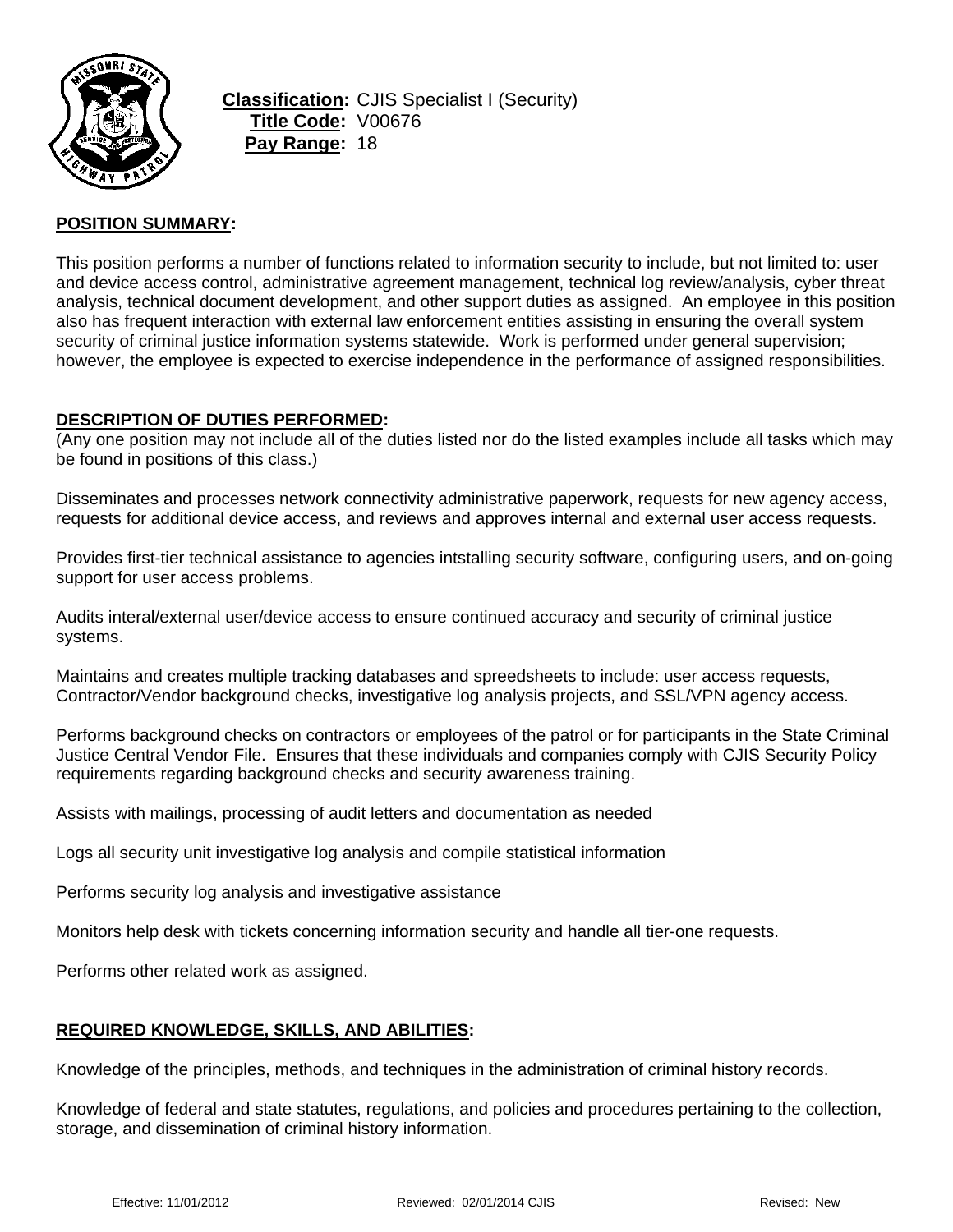# **Classification:** CJIS Specialist I (Security) **Title Code:** V00676 **Pay Range:** 18 **Page 2 Page 2 Page 2 Page 2 Page 2**

Knowledge of the flow of cases through the criminal justice system with an understanding of the operation of local and state court systems.

Knowledge of information systems and security principals

Knowledge of auditing procedures and policies; specifically in the area of information systems.

Knowledge of document management techniques.

Knowledge of Microsoft Office software including Word, Access, Excel, and PowerPoint.

Basic knowledge of the techniques and the fundamentals of oral and written communication.

Basic knowledge and understanding of security and quality control procedures and methodology.

Ability to review and analyze information for quality, quantity, and adherence to appropriate standards.

Ability to utilize deductive reasoning when analyzing and interpreting data and problem situations and to interpret spatial data.

Ability to operate a personal computer to record statistical data and related reports, build spreadsheets, etc.

Ability to maintain accurate records, files, and documentation.

Ability to work under pressure of performing multiple tasks with varying deadlines while maintaining high quality work.

Ability to exercise judgment and discretion.

Ability to learn to perform entries, proofread, edit, and update data within various computerized databases.

Ability to transport boxes and/or trays of documents, criminal history records, fingerprint cards, etc. up to 30 pounds.

Ability to work independently with general supervision.

Ability to occasionally travel for the completion of assigned duties.

Ability to operate basic office equipment as detailed in the description of duties.

Ability to handle restricted and confidential information in a professional manner and maintain the information as such.

Ability to communicate in English clearly and concisely, both orally and in writing.

Ability to establish and maintain harmonious working relations with others.

Ability to work with material that may be of a sexual nature relating to criminal activity (e.g., written material, photographs, and/or verbal language, etc.).

Ability to work hours as assigned.